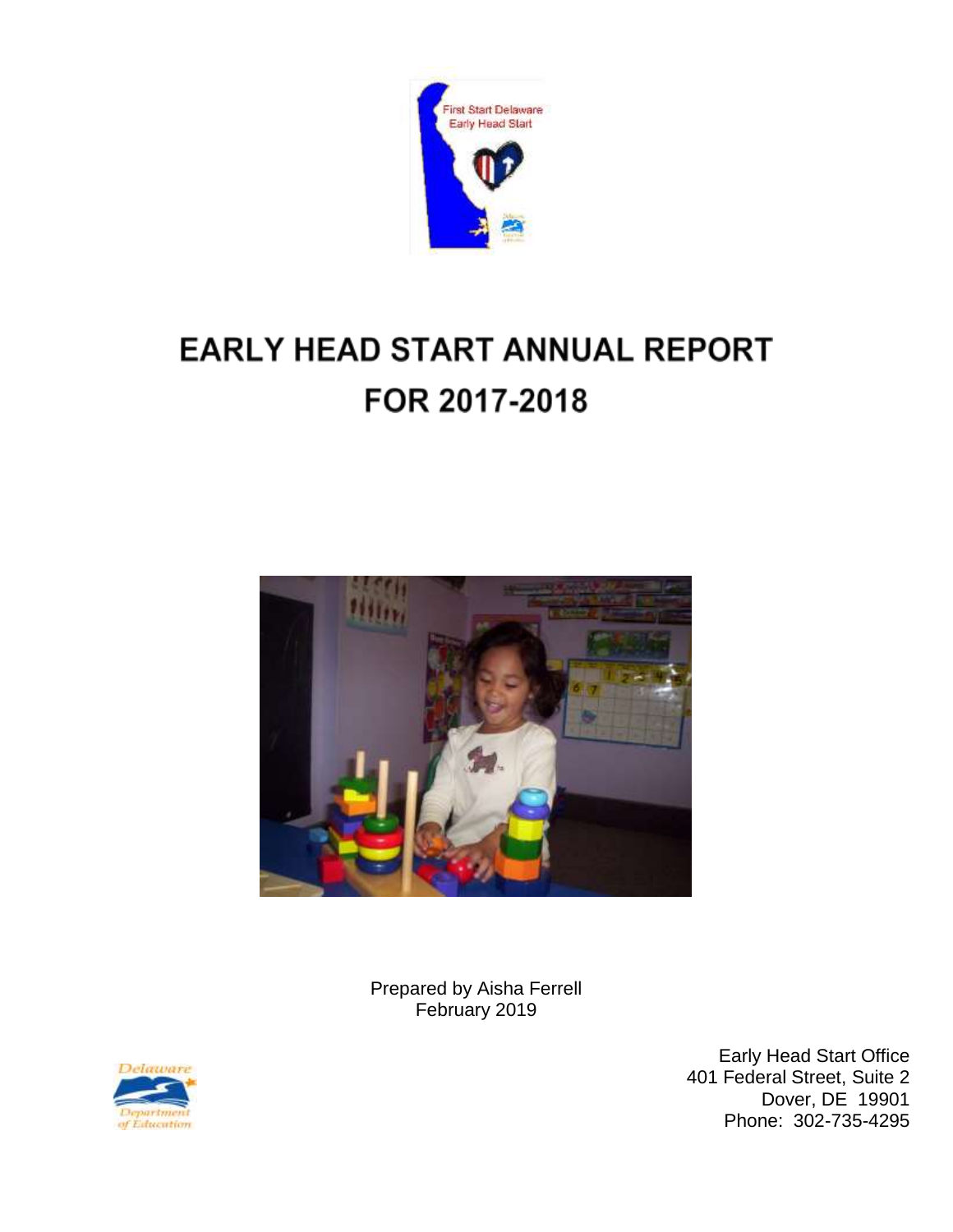## **TABLE OF CONTENTS**

| <b>PAGE</b> |
|-------------|
|             |
|             |
|             |
|             |
|             |
|             |
|             |
|             |
|             |
|             |
|             |
|             |
|             |
|             |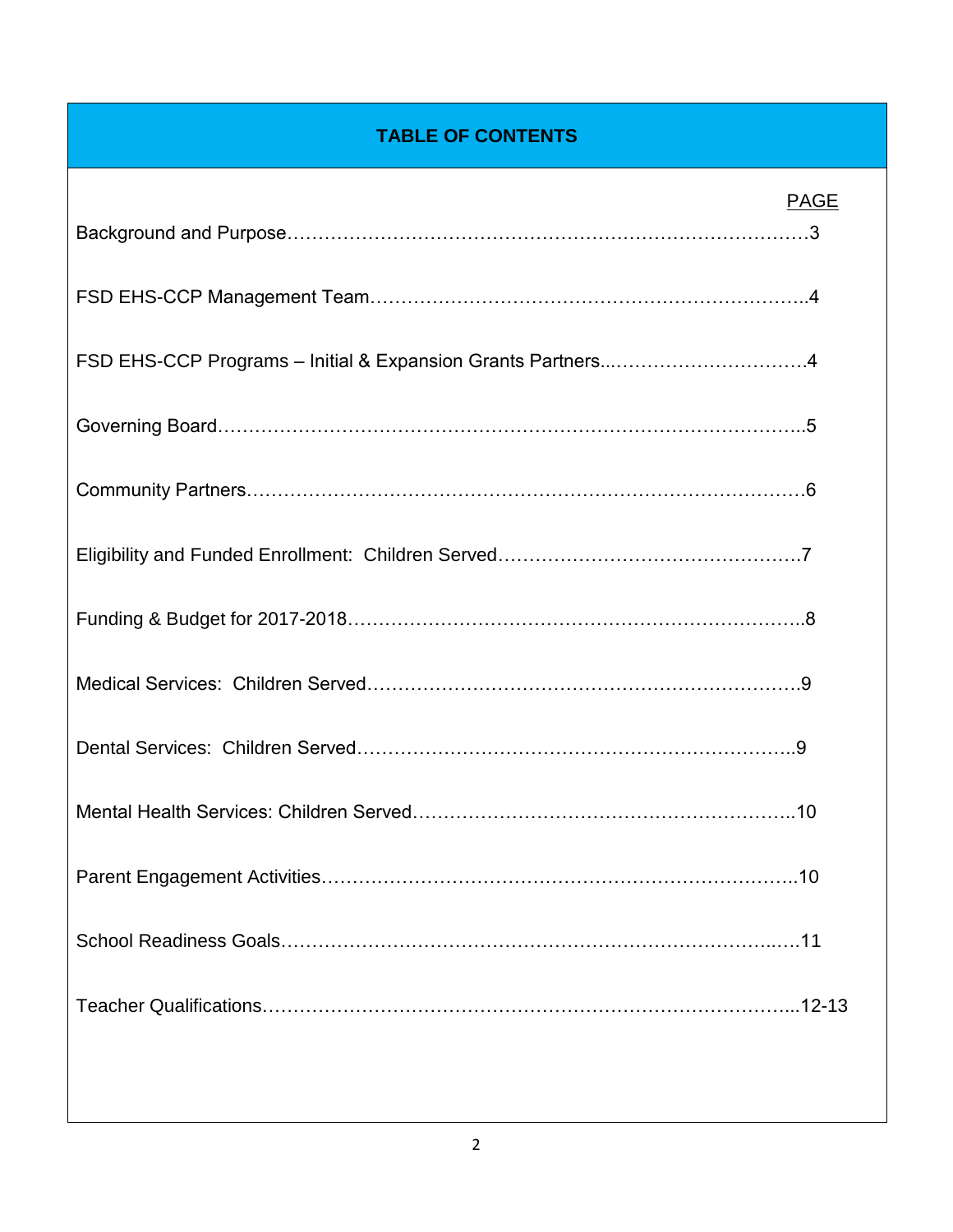#### **BACKGROUND**

The First State Delaware (FSD) Early Head Start - Child Care Partnership (EHS-CCP) Program currently serves nearly 200 children in 11 centers in Delaware. This program, consisting of the EHS-CCP Initial Grant (72 slots) and the EHS-CCP Expansion Grant (72 slots), provides children and their families with quality learning environments, developmentally-appropriate education, and access to qualified staff and community services. It provides them access to services and resources to ensure successful educational outcomes.

The Office of Early Learning (OEL) oversees the federal funding of this program and works daily to ensure that centers are using sound management practices to deliver high quality education and services to low-income children and their families. Another important aspect of the EHS-CCP is that centers have full enrollment and attendance rates of 85% or greater. Children who regularly attend EHS programs and who are actively engaged in learning have the best outcomes. Likewise, family engagement is an important part of the Early Head Start model. OEL staff works with families to ensure parents are aware of their rights and responsibilities, and they are active participants in their child's education.

#### **PURPOSE**

The Head Start Act (section 644(a)(2)) requires each agency to make available to the public at least once in each fiscal year a report that contains the following eight elements:

- The total amount of public and private funds received and the amount from each source
- An explanation of budgetary expenditures and proposed budget for the fiscal year
- The total number of children and families served, the average monthly enrollment and the percentage of eligible children served
- The results of the most recent review by the Secretary and financial audit
- The percentage of enrolled children that received medical and dental exams
- Information about parent involvement activities
- The agency's efforts to prepare children for kindergarten
- Any other information required by the Secretary

To learn more about Delaware's Early Head Start – Child Care Partnership Program, visit our website at<https://www.doe.k12.de.us/Early> Head Start.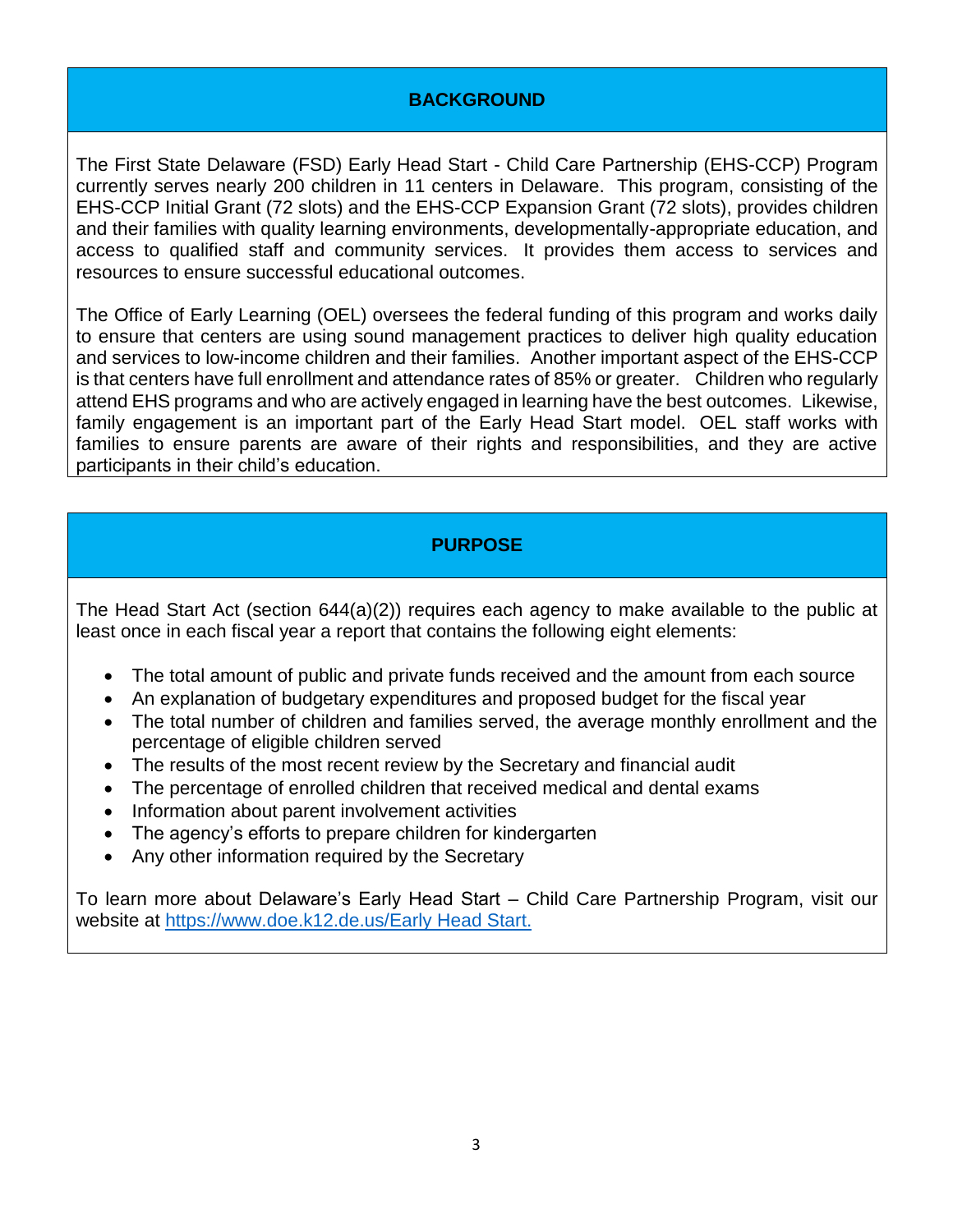#### **FSD EHS - CCP MANAGEMENT TEAM**

The FSD EHS-CCP Management Team is comprised of members of the Office of Early Learning Team, Content Area Coordinators and Support Staff. The Management Team is responsible for the oversight and implementation of the Early Head Start program by adherence to the Head Start Performance Standards. Through planning, shared decision-making, ongoing monitoring, goal setting and professional development, the Management Team ensures that programs are delivering quality services to all families served.

The Management Team members are:

- John-Fisher Klein CEO
- Aisha K. Ferrell Program Manager
- Jenny Grady, Thought Partners- Education and Disabilities Coordinator
- Sam Vasquez, Pro-Spect Facilities Manager
- Delaware Early Childhood Center, Health and Mental Health Coordination
- University of Delaware Family Services
- Delaware Early Childhood Center Family Services
- Polytech Adult Education Family Services

#### **FSD EHS - CCP PROGRAMS INITIAL GRANT & EXPANSION GRANT PARTNERS**

The FSD EHS-CCP Program consists of two grants with a total combined 11 child care programs participating as indicated below:

| <b>Initial Grant</b>                        | <b>Expansion Grant</b>                      |
|---------------------------------------------|---------------------------------------------|
| <b>Discovery Cove</b>                       | <b>Discovery Cove</b>                       |
| Kids R Us Learning Center                   | <b>Discovery Island</b>                     |
| Latin American Community Center (LACC)      | Kids R Us Learning Center                   |
| <b>Little Sprouts</b>                       | <b>Little Sprouts</b>                       |
| <b>Our Futures Child Care</b>               | <b>Milford Early Learning Center</b>        |
| Parents & Children Together at Tech (PACTT) | <b>Primeros Pasos</b>                       |
| <b>Precious Moments</b>                     | Parents & Children Together at Tech (PACTT) |
| <b>Primeros Pasos</b>                       | <b>Precious Moments</b>                     |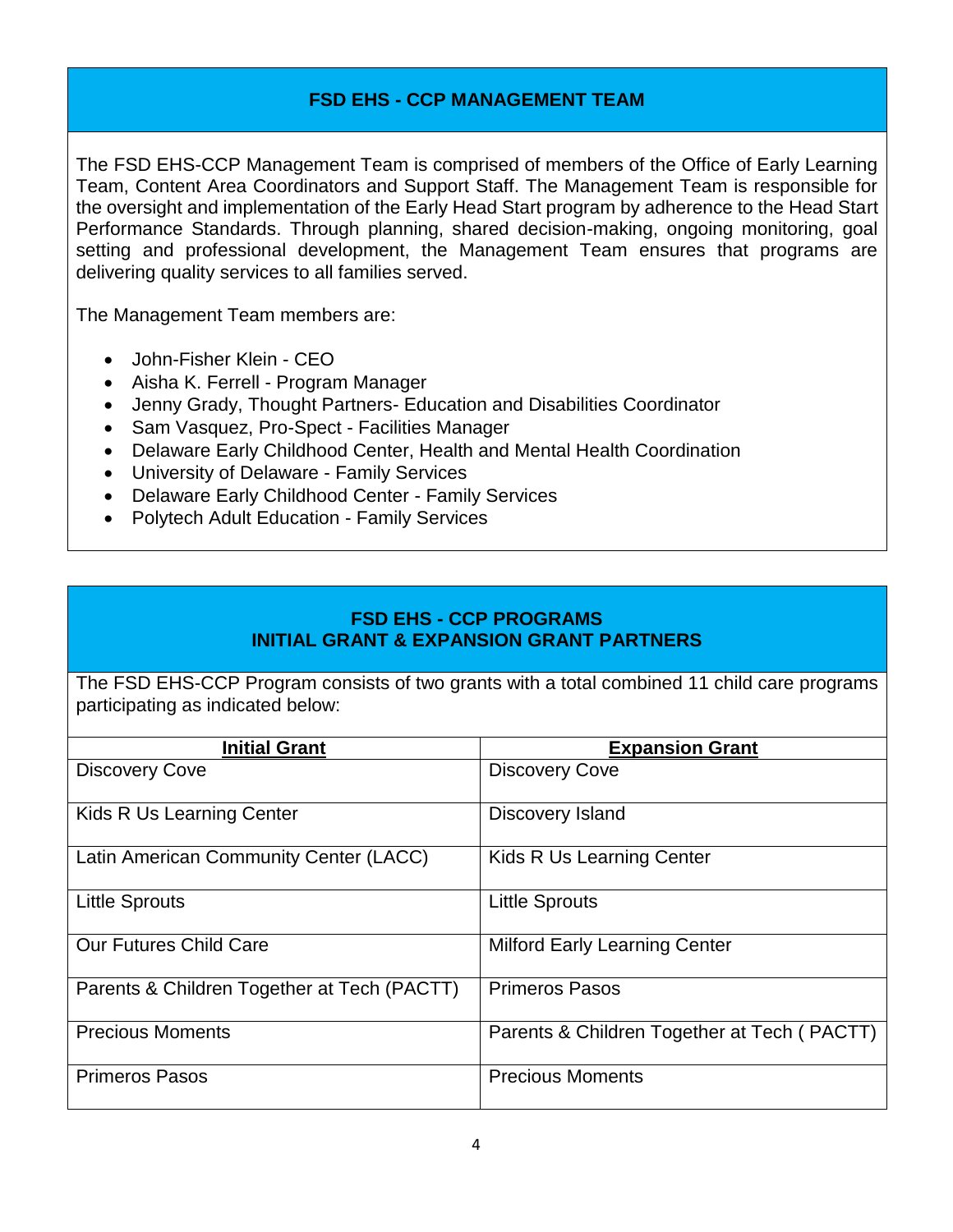#### **GOVERNING BOARD**

FSD's governance structure consists of three components:

- Governing Board
- Policy Council
- Management Team

FSD's Governing Board is a board of one, consisting solely of the Delaware Department of Education's Secretary, Dr. Susan Bunting. Dr. Bunting is a long-time Delaware educator and former superintendent of the Indian River School District. Prior to joining Governor John Carney's Cabinet in January 2017, Dr. Bunting led Indian River, one of the state's largest school districts serving more than 10,000 students, for more than a decade. After teaching in Maryland for several years, she joined Indian River in 1977 as a middle school language arts teacher, later teaching gifted education. She was named Indian River's Teacher of the Year in 1985. She served as Supervisor of Elementary Instruction then Director of Instruction before being named superintendent in 2006. Delaware's 2012 Superintendent of the Year, she also was one of four finalists for the American Association of School Administrators' National Superintendent of the Year award.

She has served on and led numerous state committees, including the DPAS II Advisory Committee, Vision 2015 Implementation Committee, Governor's ESSA Advisory Committee and Delaware STEM Advisory Council, among many others. She also served as president of the Delaware Chief School Officer Association.

She is also a former adjunct faculty member at University of Delaware and Wilmington University, earned a Bachelor of Arts in K-8 Education and Psychology from the American University in Washington, D.C., and a master's degree in education from Salisbury State University and an educational doctorate in educational leadership from the University of Delaware.

Dr. Bunting leads the Governing Board which has legal and fiscal responsibility for FSD. The Board ensures compliance with Federal laws and applicable state and local laws and regulations. All changes and modifications to budget, services and policies are presented and approved through the Program Manager, CEO and Policy Council and final approval is made through of Governing Board. In addition, the Program Manager and CEO meet with the Governing Board on a quarterly basis with status updates that could include; enrollment data, selection criteria, changes based on current trends and community needs. Other topics discussed with the Governing Board include self-assessment results and program quality planning. Through timely and consistent communication, the Governing Board is able to make decisions based on the needs of the program, children and families.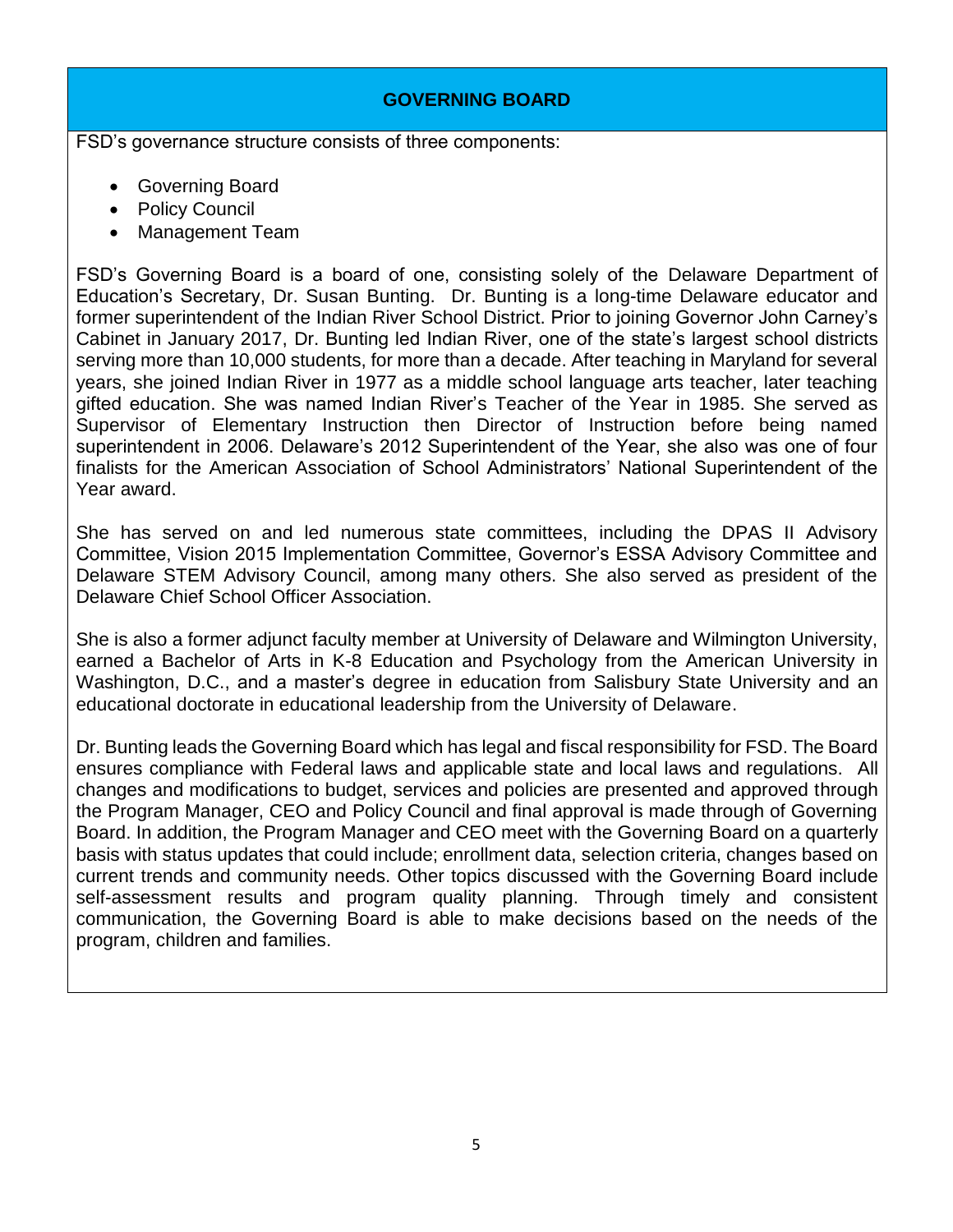#### **COMMUNITY PARTNERS**

The following are the various Community Partners that work with the Early Head Start Program. They are:

- Adams State Services Center
- Adopt-A-Family
- Child Development Watch
- Christiana Care
- Cribs for Kids
- Delaware Division of Prevention and Behavioral Health Services
- Delaware Family Voices
- Division of Public Health
- Food Bank of Delaware
- Operation Warm Coats
- Read Aloud Delaware
- Stand By Me
- Women, Infants and Children (WIC) Program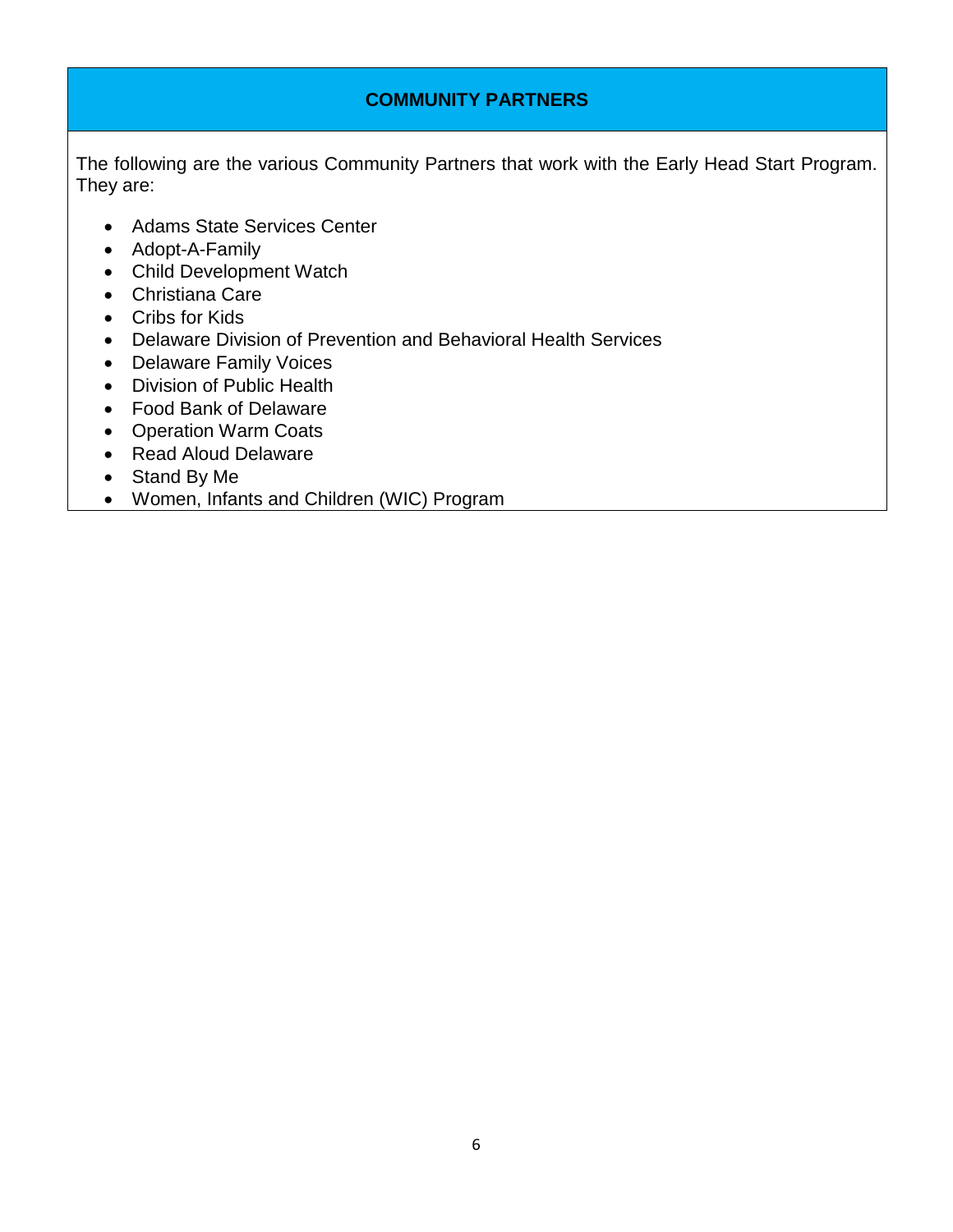#### **ELIGIBILITY AND FUNDED ENROLLMENT: CHILDREN SERVED**

#### **EHS-CCP Initial Grant = 72 slots July 1, 2017 – June 30, 2018**

| <b>Early Head Start Funded Enrollment</b>                                        | # of Children Served |
|----------------------------------------------------------------------------------|----------------------|
| <b>By Funding Source</b>                                                         |                      |
| EHS funded enrollment, as identified on NOA                                      | 72                   |
| Funded enrollment from non-federal sources, i.e. state, local,                   | $\Omega$             |
| private                                                                          |                      |
| Funded enrollment from MIECHV Grant Program for Early Head                       | $\overline{0}$       |
| <b>Start services</b>                                                            |                      |
|                                                                                  |                      |
| <b>Early Head Start Funded Enrollment</b>                                        | # of Children Served |
| <b>By Program Option</b>                                                         |                      |
| <b>Actual enrollment</b>                                                         | 72                   |
| Full day enrollment                                                              | 70                   |
| Family child care option                                                         | $\overline{2}$       |
|                                                                                  | 117                  |
| Total cumulative enrollment (children served) of Initial Grant                   |                      |
| <b>EHS-CCP Expansion Grant = 72 slots</b><br>September 1, 2017 - August 31, 2018 |                      |
| <b>Early Head Start Funded Enrollment</b>                                        | # of Children Served |
| <b>By Funding Source</b>                                                         |                      |
| EHS funded enrollment, as identified on NOA                                      | 72                   |
| Funded enrollment from non-federal sources, i.e. state, local,                   | $\Omega$             |
| private                                                                          |                      |
| Funded enrollment from MIECHV Grant Program for Early Head                       | $\overline{0}$       |
| <b>Start services</b>                                                            |                      |
|                                                                                  |                      |
| <b>Early Head Start Funded Enrollment</b>                                        | # of Children Served |
| <b>By Program Option</b>                                                         |                      |
| <b>Actual Enrollment</b>                                                         | 72                   |
| Full day enrollment                                                              | 72                   |
| Family child care option                                                         | $\overline{0}$       |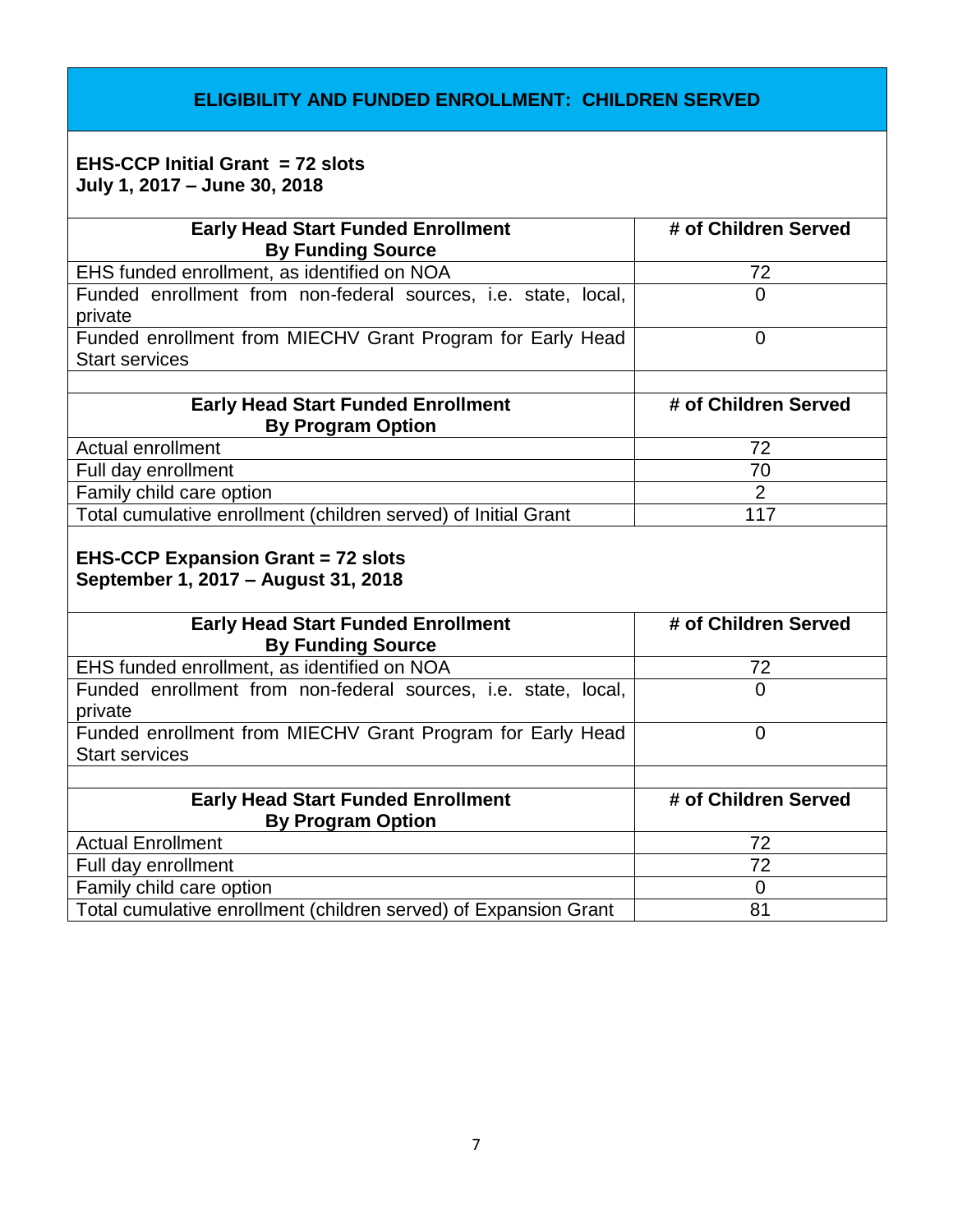#### **FUNDING AND BUDGET FOR 2017-2018**

### **EHS-CCP Initial Grant**

| Category                                 | <b>Expense</b> |
|------------------------------------------|----------------|
| <b>Management Team</b>                   | \$99,563.65    |
| <b>Indirect Expenses</b>                 | \$12,438.00    |
| <b>Child Care and Support Partners</b>   | \$889,972.07   |
| <b>Training and Technical Assistance</b> | \$18,090.72    |
| <b>Supplies</b>                          | \$90,620.42    |
|                                          |                |

# **EHS-CCP Expansion Grant**

| Category                                 | <b>Expense</b> |
|------------------------------------------|----------------|
| <b>Management Team</b>                   | \$153,408.78   |
| <b>Indirect Expenses</b>                 | \$21,318.73    |
| <b>Child Care and Support Partners</b>   | \$587,518.94   |
| <b>Training and Technical Assistance</b> | \$19,436.37    |
| <b>Supplies</b>                          | \$68,492.78    |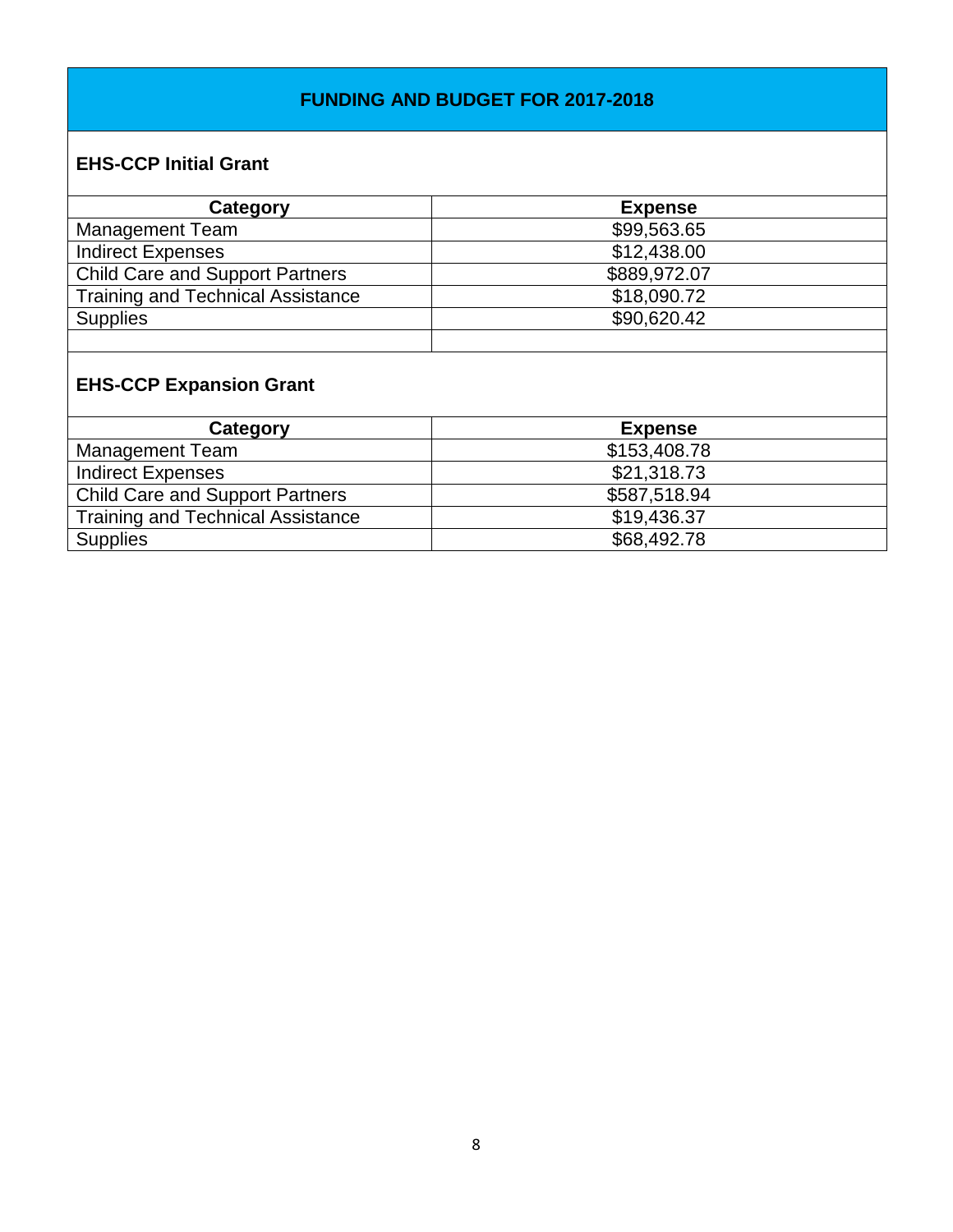#### **MEDICAL SERVICES: CHILDREN SERVED**

## **EHS-CCP Initial Grant**

| <b>Medical Home</b>                                                                   | # of Children at<br><b>Enrollment</b> | # of Children at End of<br><b>Enrollment Year</b> |
|---------------------------------------------------------------------------------------|---------------------------------------|---------------------------------------------------|
| Number of children with an ongoing<br>source of continuous, accessible<br>health care | 108                                   | 115                                               |
| <b>EHS-CCP Expansion Grant</b>                                                        |                                       |                                                   |
|                                                                                       |                                       |                                                   |
|                                                                                       | # of Children at                      | # of Children at End of                           |
| <b>Medical Home</b>                                                                   | <b>Enrollment</b>                     | <b>Enrollment Year</b>                            |

#### **DENTAL SERVICES: CHILDREN SERVED**

#### **EHS-CCP Initial Grant**

health care

| <b>Dental Home</b>                                                          | # of Children at<br><b>Enrollment</b> | # of Children at End of<br><b>Enrollment Year</b> |
|-----------------------------------------------------------------------------|---------------------------------------|---------------------------------------------------|
| Number of children with continuous,<br>accessible dental care provided by a | 37                                    | 70                                                |
| dentist                                                                     |                                       |                                                   |

## **EHS-CCP Expansion Grant**

| <b>Dental Home</b>                                                          | # of Children at<br><b>Enrollment</b> | # of Children at End of<br><b>Enrollment Year</b> |
|-----------------------------------------------------------------------------|---------------------------------------|---------------------------------------------------|
| Number of children with continuous,<br>accessible dental care provided by a | 49                                    | 66                                                |
| dentist                                                                     |                                       |                                                   |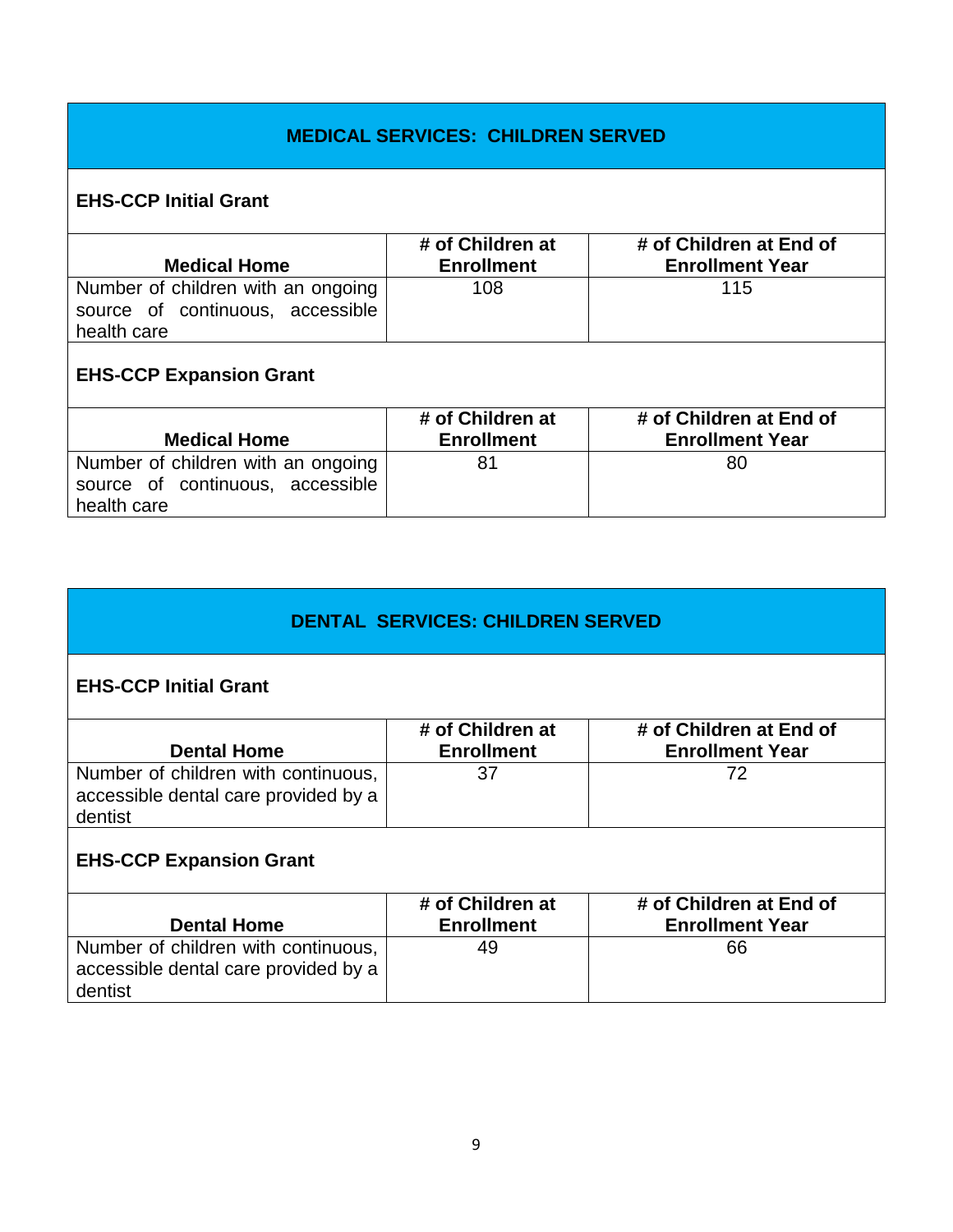#### **MENTAL HEALTH SERVICES: CHILDREN SERVED**

#### **EHS-CCP Initial Grant**

| <b>Mental Health Home</b>                                  | # of Children at End of<br><b>Enrollment Year</b> |
|------------------------------------------------------------|---------------------------------------------------|
| Number of children for whom the mental health professional |                                                   |
| program staff about the children's<br>consulted with       |                                                   |
| behavior/mental health                                     |                                                   |
| <b>EHS-CCP Expansion Grant</b>                             |                                                   |
|                                                            | # of Children at End of                           |
| <b>Mental Health Home</b>                                  | <b>Enrollment Year</b>                            |
| Number of children for whom the mental health professional |                                                   |
| program staff about the children's<br>with<br>consulted    |                                                   |
| behavior/mental health                                     |                                                   |

#### **PARENT ENGAGEMENT ACTIVITIES**

#### **EHS-CCP Initial Grant**

#### **Activities**

Parent Engagement Activities for both the EHS-CCP Initial and the EHS-CCP Expansion Grant include:

- Parent Meetings
- Annual Self-Assessment
- Policy Council Participation
- Field Trips to Pumpkin Patch, Local Farms, Delaware Children's Museum
- Holiday Events such as Harvest Celebrations, Family Thanksgiving Meal, Christmas Programs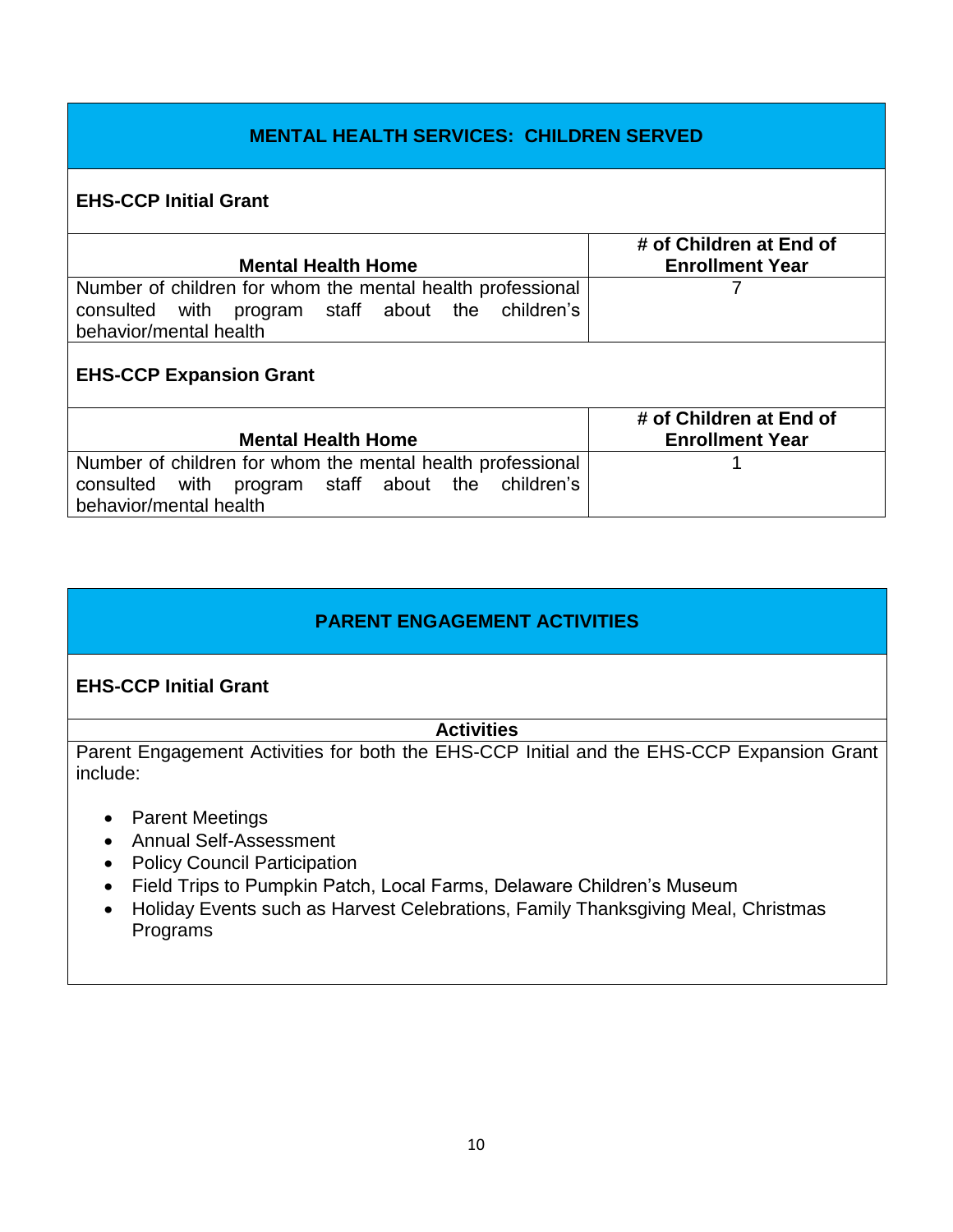#### **SCHOOL READINESS GOALS**

For both the Initial and Expansion Grants School Readiness Goals were developed in five developmental domains:

- Social-Emotional
- Language and Literacy
- Cognition
- Approaches to Learning
- Perceptual, Motor and Physical Development

FSD's School Readiness Goals are:

- Children will develop and engage in positive relationships and interactions with adults
- Children will demonstrate interest, curiosity, and eagerness in exploring objects, people, materials, and events
- Children will demonstrate receptive and expressive language skills and communication strategies in their home language
- Children will use all of their senses to investigate their environment to discover what objects and people do, how things work, and how they can make things happen
- Children will develop control of both large muscles for movement, navigation, and balance and small muscles for manipulation and exploration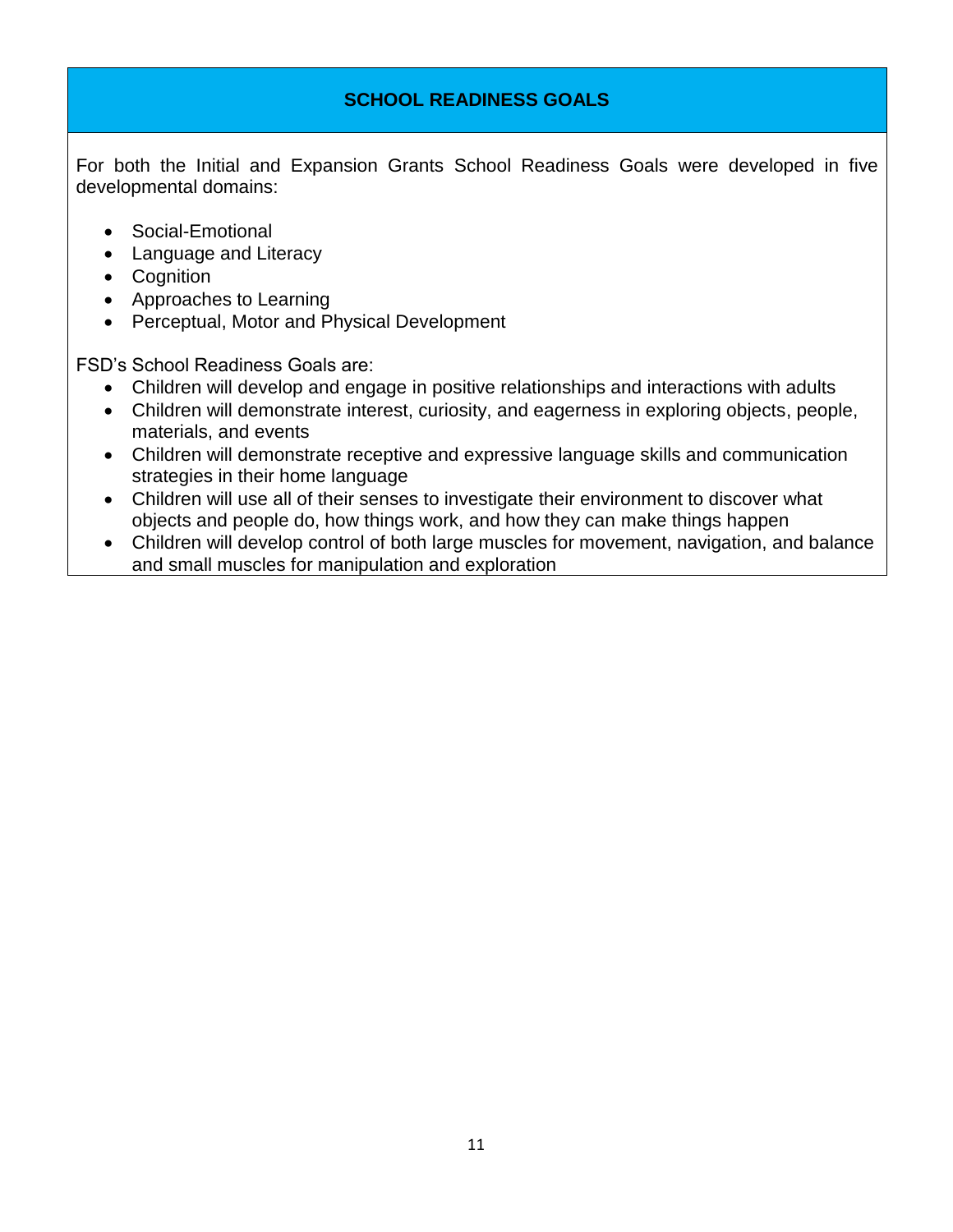## **TEACHER QUALIFICATIONS**

# **EHS-CCP Initial Grant**

|                                                                                               | # of Classroom Teachers |
|-----------------------------------------------------------------------------------------------|-------------------------|
| Total number of infant and toddler child development                                          | 31                      |
| staff by position                                                                             |                         |
| <b>Associates Degree</b>                                                                      |                         |
| Number of child development staff by position with an                                         | 1                       |
| associate degree in early education                                                           |                         |
| Number of child development staff by position with an                                         | $\overline{2}$          |
| associate degree in a field related to early childhood                                        |                         |
| education and coursework equivalent to a major relating                                       |                         |
| to early childhood education with experience teaching                                         |                         |
| infants and toddlers                                                                          |                         |
| <b>Bachelors Degree</b>                                                                       |                         |
| Number of child development staff by position with a                                          | 3                       |
| baccalaureate degree in early childhood education with                                        |                         |
| a focus on infant and toddler development                                                     |                         |
| Number of child development staff by position with a                                          | 1                       |
| baccalaureate degree in any field and coursework                                              |                         |
| equivalent to a major relating to early childhood                                             |                         |
| education with experience teaching infants and toddlers                                       |                         |
| <b>Advanced Degree</b>                                                                        |                         |
| Number of child development staff by position with an                                         | 1                       |
| advanced degree in early childhood education with a                                           |                         |
| focus on infant and toddler development                                                       |                         |
| Number of child development staff by position with an                                         | 1                       |
| advanced degree in any field and coursework                                                   |                         |
| equivalent to a major relating to early childhood                                             |                         |
| education with experience teaching infants and toddlers                                       |                         |
| <b>Child Development Associate (CDA) Credential</b>                                           |                         |
| Number of child development staff by position with a                                          | 11                      |
| CDA credential or state-awarded preschool,<br>infant/toddler, family child care or home-based |                         |
| certification, credential or licensure that meets or                                          |                         |
| exceeds CDA requirements                                                                      |                         |
|                                                                                               |                         |
|                                                                                               |                         |
|                                                                                               |                         |
|                                                                                               |                         |
|                                                                                               |                         |
|                                                                                               |                         |
|                                                                                               |                         |
|                                                                                               |                         |
|                                                                                               |                         |
|                                                                                               |                         |